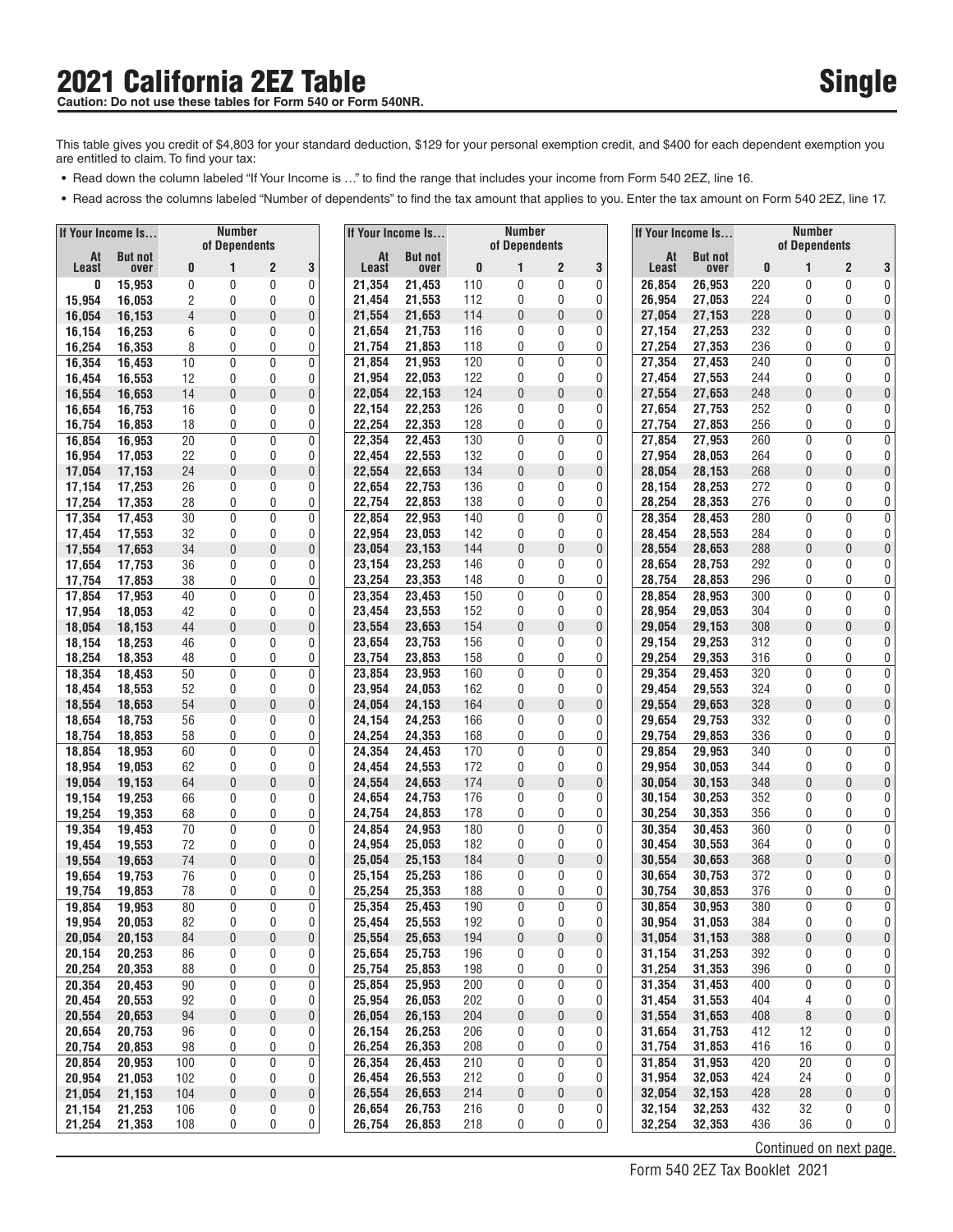# **2021 California 2EZ Table Single Single Single** Single Single Single Single Single

- **•** Read down the column labeled "If Your Income is ..." to find the range that includes your income from Form 540 2EZ, line 16.
- **•** Read across the columns labeled "Number of dependents" to find the tax amount that applies to you. Enter the tax amount on Form 540 2EZ, line 17.

| If Your Income Is |                  |            | <b>Number</b> |                   |                  |                  |    | If Your Income Is |            | <b>Number</b> |                |           | If Your Income Is |                  |                | <b>Number</b><br>of Dependents |                                |                      |
|-------------------|------------------|------------|---------------|-------------------|------------------|------------------|----|-------------------|------------|---------------|----------------|-----------|-------------------|------------------|----------------|--------------------------------|--------------------------------|----------------------|
| At                | <b>But not</b>   |            | of Dependents |                   |                  |                  | At | <b>But not</b>    |            | of Dependents |                |           | At                | <b>But not</b>   |                |                                |                                |                      |
| Least<br>32,354   | over<br>32,453   | 0<br>440   | 1<br>40       | 2<br>0            | 3<br>0           | Least<br>37,854  |    | over<br>37,953    | 0<br>660   | 1<br>260      | 2<br>0         | 3<br>0    | Least<br>43,354   | over<br>43,453   | 0<br>954       | 1<br>554                       | $\overline{2}$<br>154          | 3<br>0               |
| 32,454            | 32,553           | 444        | 44            | 0                 | 0                | 37,954           |    | 38,053            | 664        | 264           | 0              | 0         | 43,454            | 43,553           | 960            | 560                            | 160                            | 0                    |
| 32,554            | 32,653           | 448        | 48            | 0                 | 0                | 38,054           |    | 38,153            | 668        | 268           | 0              | 0         | 43,554            | 43,653           | 966            | 566                            | 166                            | 0                    |
| 32,654            | 32,753           | 452        | 52            | 0                 | 0                | 38,154           |    | 38,253            | 672        | 272           | 0              | 0         | 43,654            | 43,753           | 972            | 572                            | 172                            | 0                    |
| 32,754            | 32,853           | 456        | 56            | 0                 | 0                | 38,254           |    | 38,353            | 676        | 276           | 0              | 0         | 43,754            | 43,853           | 978            | 578                            | 178                            | 0 <sup>1</sup>       |
| 32,854            | 32,953           | 460        | 60            | 0                 | 0                | 38,354           |    | 38,453            | 680        | 280           | 0              | 0         | 43,854            | 43,953           | 984            | 584                            | 184                            | 0 <sup>1</sup>       |
| 32,954            | 33,053           | 464        | 64            | 0                 | 0                | 38,454           |    | 38,553            | 684        | 284           | 0              | 0         | 43,954            | 44,053           | 990            | 590                            | 190                            | 0                    |
| 33,054            | 33,153           | 468        | 68            | 0<br>0            | 0<br>0           | 38,554           |    | 38,653            | 688        | 288<br>292    | 0              | $\pmb{0}$ | 44,054<br>44,154  | 44,153           | 996            | 596                            | 196<br>202                     | 0<br>0               |
| 33,154<br>33,254  | 33,253<br>33,353 | 472<br>476 | 72<br>76      | 0                 | 0                | 38,654<br>38,754 |    | 38,753<br>38,853  | 692<br>696 | 296           | 0<br>0         | 0<br>0    | 44,254            | 44,253<br>44,353 | 1,002<br>1,008 | 602<br>608                     | 208                            | 0                    |
| 33,354            | 33,453           | 480        | 80            | 0                 | $\mathbf 0$      | 38,854           |    | 38.953            | 700        | 300           | 0              | 0         | 44,354            | 44,453           | 1,014          | 614                            | 214                            | 0                    |
| 33,454            | 33,553           | 484        | 84            | 0                 | 0                | 38,954           |    | 39,053            | 704        | 304           | 0              | 0         | 44,454            | 44,553           | 1,020          | 620                            | 220                            | 0                    |
| 33,554            | 33,653           | 488        | 88            | $\mathbf{0}$      | $\bf{0}$         | 39,054           |    | 39,153            | 708        | 308           | 0              | 0         | 44,554            | 44,653           | 1,026          | 626                            | 226                            | 0                    |
| 33,654            | 33,753           | 492        | 92            | 0                 | 0                | 39,154           |    | 39,253            | 712        | 312           | 0              | 0         | 44,654            | 44,753           | 1,032          | 632                            | 232                            | 0                    |
| 33,754            | 33,853           | 496        | 96            | 0                 | 0                | 39,254           |    | 39,353            | 716        | 316           | 0              | 0         | 44,754            | 44,853           | 1,038          | 638                            | 238                            | $\vert 0 \vert$      |
| 33,854            | 33,953           | 500        | 100           | 0                 | $\mathbf 0$      | 39,354           |    | 39,453            | 720        | 320           | 0              | 0         | 44,854            | 44,953           | 1,044          | 644                            | 244                            | 0                    |
| 33,954            | 34,053           | 504        | 104           | 0                 | 0                | 39,454           |    | 39,553            | 724        | 324           | 0              | 0         | 44,954            | 45.053           | 1,050          | 650                            | 250                            | 0 <sup>1</sup>       |
| 34,054            | 34,153           | 508        | 108           | $\mathbf 0$       | $\bf{0}$         | 39,554           |    | 39,653            | 728        | 328           | 0              | 0         | 45,054            | 45,153           | 1,056          | 656                            | 256                            | 0                    |
| 34,154<br>34,254  | 34,253<br>34,353 | 512<br>516 | 112<br>116    | 0<br>0            | 0<br>0           | 39,654<br>39,754 |    | 39,753<br>39,853  | 732<br>738 | 332<br>338    | 0<br>0         | 0<br>0    | 45,154<br>45,254  | 45,253<br>45,353 | 1,062<br>1,068 | 662<br>668                     | 262<br>268                     | 0<br>$\vert 0 \vert$ |
| 34,354            | 34,453           | 520        | 120           | 0                 | 0                | 39,854           |    | 39,953            | 744        | 344           | 0              | 0         | 45,354            | 45,453           | 1,074          | 674                            | 274                            | 0 <sup>1</sup>       |
| 34,454            | 34,553           | 524        | 124           | 0                 | 0                | 39,954           |    | 40.053            | 750        | 350           | 0              | 0         | 45,454            | 45,553           | 1,080          | 680                            | 280                            | 0                    |
| 34,554            | 34,653           | 528        | 128           | 0                 | 0                | 40,054           |    | 40,153            | 756        | 356           | 0              | 0         | 45,554            | 45,653           | 1,086          | 686                            | 286                            | 0                    |
| 34,654            | 34,753           | 532        | 132           | 0                 | 0                | 40,154           |    | 40,253            | 762        | 362           | 0              | 0         | 45,654            | 45,753           | 1,092          | 692                            | 292                            | 0                    |
| 34,754            | 34,853           | 536        | 136           | 0                 | 0                | 40,254           |    | 40,353            | 768        | 368           | 0              | 0         | 45,754            | 45,853           | 1,098          | 698                            | 298                            | 0                    |
| 34,854            | 34,953           | 540        | 140           | 0                 | $\bf{0}$         | 40,354           |    | 40,453            | 774        | 374           | 0              | 0         | 45,854            | 45,953           | 1,104          | 704                            | 304                            | 0                    |
| 34,954            | 35,053           | 544        | 144           | 0                 | 0                | 40,454           |    | 40,553            | 780        | 380           | 0              | 0         | 45,954            | 46,053           | 1,110          | 710                            | 310                            | 0                    |
| 35,054<br>35,154  | 35,153<br>35,253 | 548<br>552 | 148<br>152    | 0<br>0            | $\bf{0}$<br>0    | 40,554<br>40,654 |    | 40,653<br>40,753  | 786<br>792 | 386<br>392    | 0<br>0         | 0<br>0    | 46,054<br>46,154  | 46,153<br>46,253 | 1,116<br>1,122 | 716<br>722                     | 316<br>322                     | 0<br>0               |
| 35,254            | 35,353           | 556        | 156           | 0                 | 0                | 40,754           |    | 40,853            | 798        | 398           | 0              | 0         | 46,254            | 46,353           | 1,128          | 728                            | 328                            | 0 <sup>1</sup>       |
| 35,354            | 35,453           | 560        | 160           | 0                 | $\mathbf 0$      | 40,854           |    | 40,953            | 804        | 404           | $\overline{4}$ | 0         | 46,354            | 46,453           | 1,134          | 734                            | 334                            | 0                    |
| 35,454            | 35,553           | 564        | 164           | 0                 | 0                | 40,954           |    | 41,053            | 810        | 410           | 10             | 0         | 46,454            | 46,553           | 1,140          | 740                            | 340                            | 0                    |
| 35,554            | 35,653           | 568        | 168           | 0                 | 0                | 41,054           |    | 41,153            | 816        | 416           | 16             | $\pmb{0}$ | 46,554            | 46,653           | 1,146          | 746                            | 346                            | 0                    |
| 35,654            | 35,753           | 572        | 172           | 0                 | 0                | 41,154           |    | 41,253            | 822        | 422           | 22             | 0         | 46,654            | 46,753           | 1,152          | 752                            | 352                            | 0                    |
| 35,754            | 35,853           | 576        | 176           | 0                 | 0                | 41,254           |    | 41,353            | 828        | 428           | 28             | 0         | 46,754            | 46,853           | 1,158          | 758                            | 358                            | $\overline{0}$       |
| 35,854<br>35,954  | 35,953           | 580<br>584 | 180<br>184    | $\mathbf{0}$<br>0 | 0<br>0           | 41,354<br>41,454 |    | 41,453            | 834<br>840 | 434<br>440    | 34<br>40       | 0<br>0    | 46,854<br>46,954  | 46,953<br>47,053 | 1,164          | 764<br>770                     | 364<br>370                     | 0 <sup>1</sup><br>0  |
| 36,054            | 36,053<br>36,153 | 588        | 188           | $\mathbf 0$       | $\boldsymbol{0}$ | 41,554           |    | 41,553<br>41,653  | 846        | 446           | 46             | 0         | 47,054            | 47,153           | 1,170<br>1,176 | 776                            | 376                            | 0                    |
| 36,154            | 36,253           | 592        | 192           | 0                 | 0                | 41,654           |    | 41,753            | 852        | 452           | 52             | 0         | 47,154            | 47,253           | 1,182          | 782                            | 382                            | 0 <sup>1</sup>       |
| 36,254            | 36,353           | 596        | 196           | 0                 | 0                | 41,754           |    | 41,853            | 858        | 458           | 58             | 0         | 47,254            | 47,353           | 1,188          | 788                            | 388                            | 0                    |
| 36,354            | 36,453           | 600        | 200           | $\mathbf{0}$      | $\mathbf{0}$     | 41,854           |    | 41,953            | 864        | 464           | 64             | 0         | 47,354            | 47.453           | 1,194          | 794                            | 394                            | $\overline{0}$       |
| 36,454            | 36,553           | 604        | 204           | 0                 | 0                | 41,954           |    | 42,053            | 870        | 470           | 70             | 0         | 47,454            | 47,553           | 1,200          | 800                            | 400                            | $\vert 0 \vert$      |
| 36,554            | 36,653           | 608        | 208           | 0                 | $\pmb{0}$        | 42.054           |    | 42,153            | 876        | 476           | 76             | 0         | 47,554            | 47,653           | 1,206          | 806                            | 406                            | 6                    |
| 36,654            | 36,753           | 612        | 212           | 0                 | 0                | 42,154           |    | 42,253            | 882        | 482           | 82             | 0         | 47,654            | 47,753           | 1,212          | 812                            | 412                            | 12                   |
| 36,754            | 36,853           | 616        | 216           | 0                 | 0                | 42,254           |    | 42,353            | 888        | 488           | 88             | 0         | 47,754            | 47,853           | 1,218          | 818                            | 418                            | 18                   |
| 36,854<br>36,954  | 36,953<br>37,053 | 620<br>624 | 220<br>224    | 0<br>0            | $\pmb{0}$<br>0   | 42,354<br>42,454 |    | 42,453<br>42,553  | 894<br>900 | 494<br>500    | 94<br>100      | 0<br>0    | 47,854<br>47,954  | 47,953<br>48,053 | 1,224<br>1,230 | 824<br>830                     | 424<br>430                     | 24<br>30             |
| 37,054            | 37,153           | 628        | 228           | 0                 | $\bf{0}$         | 42,554           |    | 42,653            | 906        | 506           | 106            | 0         | 48,054            | 48,153           | 1,236          | 836                            | 436                            | 36                   |
| 37,154            | 37,253           | 632        | 232           | 0                 | 0                | 42,654           |    | 42,753            | 912        | 512           | 112            | 0         | 48,154            | 48,253           | 1,242          | 842                            | 442                            | 42                   |
| 37,254            | 37,353           | 636        | 236           | 0                 | 0                | 42,754           |    | 42,853            | 918        | 518           | 118            | 0         | 48,254            | 48,353           | 1,248          | 848                            | 448                            | 48                   |
| 37,354            | 37,453           | 640        | 240           | 0                 | 0                | 42,854           |    | 42,953            | 924        | 524           | 124            | 0         | 48,354            | 48,453           | 1,254          | 854                            | 454                            | 54                   |
| 37,454            | 37,553           | 644        | 244           | 0                 | 0                | 42,954           |    | 43,053            | 930        | 530           | 130            | 0         | 48,454            | 48,553           | 1,260          | 860                            | 460                            | 60                   |
| 37,554            | 37,653           | 648        | 248           | 0                 | 0                | 43,054           |    | 43,153            | 936        | 536           | 136            | 0         | 48,554            | 48,653           | 1,266          | 866                            | 466                            | 66                   |
| 37,654            | 37,753           | 652        | 252           | 0                 | 0                | 43,154           |    | 43,253            | 942        | 542           | 142            | 0         | 48,654            | 48,753           | 1,272          | 872                            | 472                            | 72                   |
| 37,754            | 37,853           | 656        | 256           | 0                 | 0                | 43,254           |    | 43,353            | 948        | 548           | 148            | 0         | 48,754            | 48,853           | 1,278          | 878                            | 478<br>Continued on next page. | 78                   |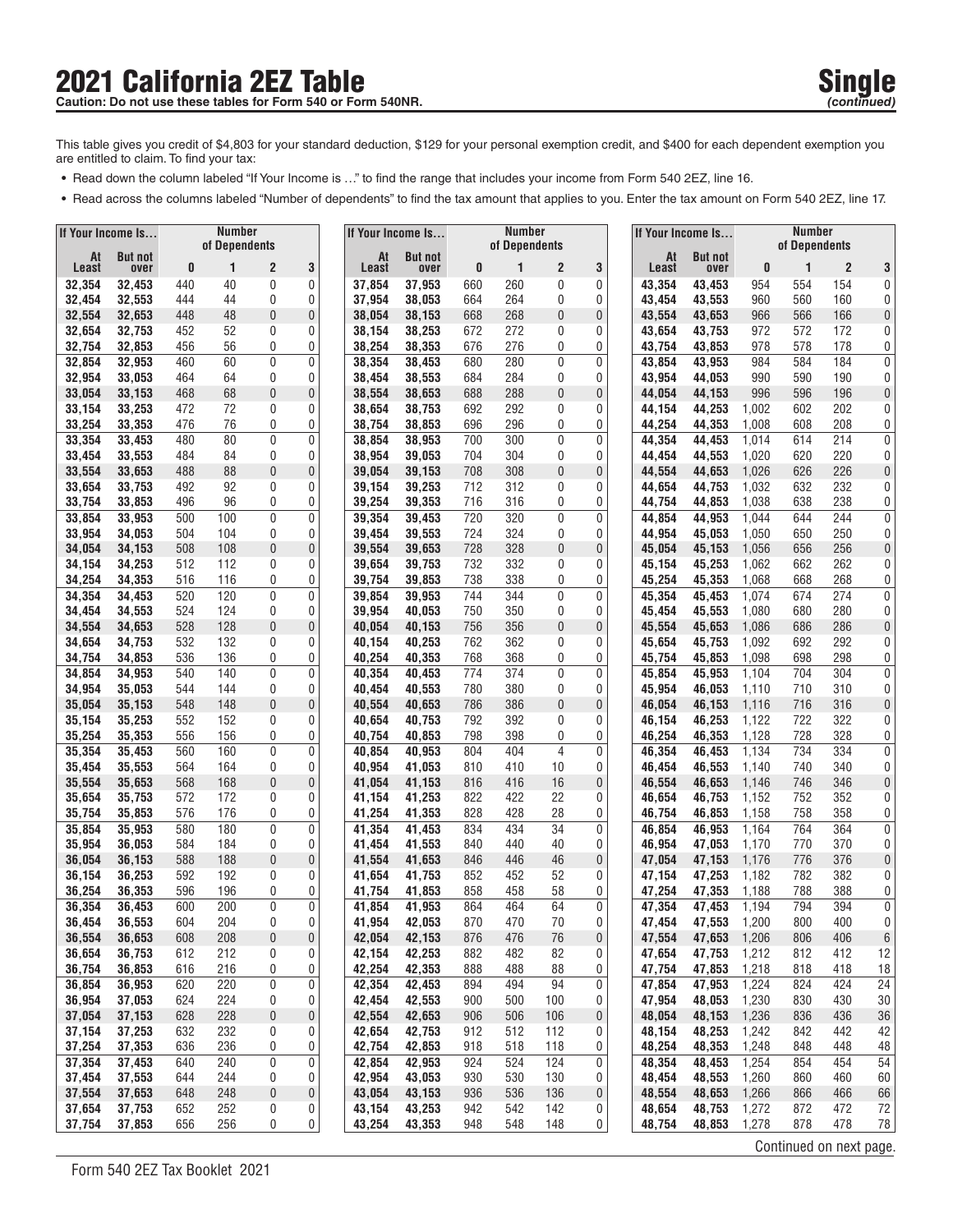## **2021 California 2EZ Table Single Single Single Single** Caution: Do not use these tables for Form 540 or Form 540NR.

- **•** Read down the column labeled "If Your Income is ..." to find the range that includes your income from Form 540 2EZ, line 16.
- **•** Read across the columns labeled "Number of dependents" to find the tax amount that applies to you. Enter the tax amount on Form 540 2EZ, line 17.

| If Your Income Is |                        |                |                    |                | If Your Income Is |                  | <b>Number</b><br>of Dependents |                        |                | If Your Income Is |                |            | Number<br>of Dependents |                        |                |                         |                      |                |
|-------------------|------------------------|----------------|--------------------|----------------|-------------------|------------------|--------------------------------|------------------------|----------------|-------------------|----------------|------------|-------------------------|------------------------|----------------|-------------------------|----------------------|----------------|
| At<br>Least       | <b>But not</b><br>over | 0              | of Dependents<br>1 | $\overline{2}$ | 3                 |                  | At<br>Least                    | <b>But not</b><br>over | 0              | 1                 | $\overline{c}$ | 3          | At<br>Least             | <b>But not</b><br>over | 0              | 1                       | $\overline{2}$       | 3              |
| 48,854            | 48,953                 | 1,284          | 884                | 484            | 84                | 54,354           |                                | 54,453                 | 1,637          | 1,237             | 837            | 437        | 59,854                  | 59,953                 | 2,077          | 1,677                   | 1,277                | 877            |
| 48,954            | 49,053                 | 1,290          | 890                | 490            | 90                | 54,454           |                                | 54,553                 | 1,645          | 1,245             | 845            | 445        | 59.954                  | 60,053                 | 2,085          | 1,685                   | 1,285                | 885            |
| 49,054            | 49,153                 | 1,296          | 896                | 496            | 96                | 54,554           |                                | 54,653                 | 1,653          | 1,253             | 853            | 453        | 60,054                  | 60,153                 | 2,093          | 1,693                   | 1,293                | 893            |
| 49,154            | 49,253                 | 1,302          | 902                | 502            | 102               | 54,654           |                                | 54,753                 | 1,661          | 1,261             | 861            | 461        | 60,154                  | 60,253                 | 2,101          | 1,701                   | 1,301                | 901            |
| 49,254            | 49,353                 | 1,308          | 908<br>914         | 508<br>514     | 108<br>114        | 54,754           |                                | 54,853                 | 1,669          | 1,269             | 869<br>877     | 469<br>477 | 60,254                  | 60,353                 | 2,109<br>2,117 | 1,709<br>1,717          | 1,309                | 909<br>917     |
| 49,354<br>49,454  | 49,453<br>49,553       | 1,314<br>1,320 | 920                | 520            | 120               | 54,854<br>54,954 |                                | 54,953<br>55,053       | 1,677<br>1,685 | 1,277<br>1,285    | 885            | 485        | 60,354<br>60,454        | 60,453<br>60,553       | 2,125          | 1,725                   | 1,317<br>1,325       | 925            |
| 49,554            | 49,653                 | 1,326          | 926                | 526            | 126               | 55,054           |                                | 55,153                 | 1,693          | 1,293             | 893            | 493        | 60,554                  | 60,653                 | 2,133          | 1,733                   | 1,333                | 933            |
| 49,654            | 49,753                 | 1,332          | 932                | 532            | 132               | 55,154           |                                | 55,253                 | 1,701          | 1,301             | 901            | 501        | 60,654                  | 60,753                 | 2,141          | 1,741                   | 1,341                | 941            |
| 49,754            | 49,853                 | 1,338          | 938                | 538            | 138               | 55,254           |                                | 55,353                 | 1,709          | 1,309             | 909            | 509        | 60,754                  | 60,853                 | 2,149          | 1,749                   | 1,349                | 949            |
| 49,854            | 49,953                 | 1,344          | 944                | 544            | 144               | 55,354           |                                | 55,453                 | 1,717          | 1,317             | 917            | 517        | 60,854                  | 60,953                 | 2,157          | 1,757                   | 1,357                | 957            |
| 49,954<br>50,054  | 50,053<br>50,153       | 1,350<br>1,356 | 950<br>956         | 550<br>556     | 150<br>156        | 55,454<br>55,554 |                                | 55,553<br>55,653       | 1,725<br>1,733 | 1,325<br>1,333    | 925<br>933     | 525<br>533 | 60,954<br>61,054        | 61,053<br>61,153       | 2,165<br>2,173 | 1,765<br>1,773          | 1,365<br>1,373       | 965<br>973     |
| 50,154            | 50,253                 | 1,362          | 962                | 562            | 162               | 55,654           |                                | 55,753                 | 1,741          | 1,341             | 941            | 541        | 61,154                  | 61,253                 | 2,181          | 1,781                   | 1,381                | 981            |
| 50,254            | 50,353                 | 1,368          | 968                | 568            | 168               | 55,754           |                                | 55,853                 | 1,749          | 1,349             | 949            | 549        | 61,254                  | 61,353                 | 2,189          | 1,789                   | 1,389                | 989            |
| 50,354            | 50,453                 | 1,374          | 974                | 574            | 174               | 55,854           |                                | 55,953                 | 1,757          | 1,357             | 957            | 557        | 61,354                  | 61,453                 | 2,197          | 1,797                   | 1,397                | 997            |
| 50,454            | 50,553                 | 1,380          | 980                | 580            | 180               | 55,954           |                                | 56,053                 | 1,765          | 1,365             | 965            | 565        | 61,454                  | 61,553                 | 2,205          | 1,805                   | 1,405                | 1,005          |
| 50,554            | 50,653                 | 1,386          | 986                | 586            | 186               | 56,054           |                                | 56.153                 | 1,773          | 1,373             | 973            | 573        | 61,554                  | 61,653                 | 2,213          | 1,813                   | 1,413                | 1,013          |
| 50,654<br>50,754  | 50,753<br>50,853       | 1,392<br>1,398 | 992<br>998         | 592<br>598     | 192<br>198        | 56,154<br>56,254 |                                | 56,253<br>56,353       | 1,781<br>1,789 | 1,381<br>1,389    | 981<br>989     | 581<br>589 | 61,654<br>61,754        | 61,753<br>61,853       | 2,221<br>2,229 | 1,821<br>1,829          | 1,421<br>1,429       | 1,021<br>1,029 |
| 50,854            | 50,953                 | 1,404          | 1,004              | 604            | 204               | 56,354           |                                | 56,453                 | 1,797          | 1,397             | 997            | 597        | 61,854                  | 61,953                 | 2,237          | 1,837                   | 1,437                | 1,037          |
| 50,954            | 51,053                 | 1,410          | 1,010              | 610            | 210               | 56,454           |                                | 56,553                 | 1,805          | 1,405             | 1,005          | 605        | 61,954                  | 62,053                 | 2,245          | 1,845                   | 1,445                | 1,045          |
| 51,054            | 51,153                 | 1,416          | 1,016              | 616            | 216               | 56,554           |                                | 56,653                 | 1,813          | 1,413             | 1,013          | 613        | 62,054                  | 62,153                 | 2,253          | 1,853                   | 1,453                | 1,053          |
| 51,154            | 51,253                 | 1,422          | 1,022              | 622            | 222               | 56,654           |                                | 56,753                 | 1,821          | 1,421             | 1,021          | 621        | 62,154                  | 62,253                 | 2,261          | 1,861                   | 1,461                | 1,061          |
| 51,254            | 51,353                 | 1,428          | 1,028              | 628            | 228               | 56,754           |                                | 56,853                 | 1,829          | 1,429             | 1,029          | 629        | 62,254                  | 62,353                 | 2,269          | 1,869                   | 1,469                | 1,069          |
| 51,354<br>51,454  | 51,453<br>51,553       | 1,434<br>1,440 | 1,034<br>1,040     | 634<br>640     | 234<br>240        | 56,854<br>56,954 |                                | 56,953<br>57,053       | 1,837<br>1,845 | 1,437<br>1,445    | 1,037<br>1,045 | 637<br>645 | 62,354<br>62,454        | 62,453<br>62,553       | 2,277<br>2,285 | 1,877<br>1,885          | 1,477<br>1,485       | 1,077<br>1,085 |
| 51,554            | 51,653                 | 1,446          | 1,046              | 646            | 246               | 57,054           |                                | 57,153                 | 1,853          | 1,453             | 1,053          | 653        | 62,554                  | 62,653                 | 2,293          | 1,893                   | 1,493                | 1,093          |
| 51,654            | 51,753                 | 1,452          | 1,052              | 652            | 252               | 57,154           |                                | 57,253                 | 1,861          | 1,461             | 1,061          | 661        | 62,654                  | 62,753                 | 2,301          | 1,901                   | 1,501                | 1,101          |
| 51,754            | 51,853                 | 1,458          | 1,058              | 658            | 258               | 57,254           |                                | 57,353                 | 1,869          | 1,469             | 1,069          | 669        | 62,754                  | 62,853                 | 2,309          | 1,909                   | 1,509                | 1,109          |
| 51,854            | 51,953                 | 1,464          | 1,064              | 664            | 264               | 57,354           |                                | 57,453                 | 1,877          | 1,477             | 1,077          | 677        | 62,854                  | 62,953                 | 2,317          | 1,917                   | 1,517                | 1,117          |
| 51,954<br>52,054  | 52,053<br>52,153       | 1,470<br>1,476 | 1,070<br>1,076     | 670<br>676     | 270<br>276        | 57,454<br>57,554 |                                | 57,553<br>57,653       | 1,885<br>1,893 | 1,485<br>1,493    | 1,085<br>1,093 | 685<br>693 | 62,954<br>63,054        | 63,053<br>63,153       | 2,325<br>2,333 | 1,925<br>1,933          | 1,525<br>1,533       | 1,125<br>1,133 |
| 52,154            | 52,253                 | 1,482          | 1,082              | 682            | 282               | 57,654           |                                | 57,753                 | 1,901          | 1,501             | 1,101          | 701        | 63,154                  | 63,253                 | 2,341          | 1,941                   | 1,541                | 1,141          |
| 52,254            | 52,353                 | 1,488          | 1,088              | 688            | 288               | 57,754           |                                | 57,853                 | 1,909          | 1,509             | 1,109          | 709        | 63,254                  | 63,353                 | 2,349          | 1,949                   | 1,549                | 1,149          |
| 52,354            | 52,453                 | 1,494          | 1,094              | 694            | 294               | 57,854           |                                | 57,953                 | 1,917          | 1,517             | 1,117          | 717        | 63,354                  | 63,453                 | 2,357          | 1,957                   | 1,557                | 1,157          |
| 52,454            | 52,553                 | 1,500          | 1,100              | 700            | 300               | 57,954           |                                | 58,053                 | 1,925          | 1,525             | 1,125          | 725        | 63,454                  | 63,553                 | 2,365          | 1,965                   | 1,565                | 1,165          |
| 52,554            | 52,653                 | 1,506          | 1,106              | 706            | 306               | 58,054           |                                | 58,153                 | 1,933          | 1,533             | 1,133          | 733        | 63,554                  | 63,653                 | 2,373          | 1,973                   | 1,573                | 1,173          |
| 52,654<br>52,754  | 52,753<br>52,853       | 1,512<br>1,518 | 1,112<br>1,118     | 712<br>718     | 312<br>318        | 58,154<br>58,254 |                                | 58,253<br>58,353       | 1,941<br>1,949 | 1,541<br>1,549    | 1,141<br>1,149 | 741<br>749 | 63,654<br>63,754        | 63,753<br>63,853       | 2,381<br>2,389 | 1,981<br>1,989          | 1,581<br>1,589       | 1,181<br>1,189 |
| 52,854            | 52,953                 | 1,524          | 1,124              | 724            | 324               | 58,354           |                                | 58.453                 | 1,957          | 1,557             | 1,157          | 757        | 63,854                  | 63,953                 | 2,397          | 1,997                   | 1,597                | 1,197          |
| 52,954            | 53,053                 | 1,530          | 1,130              | 730            | 330               | 58,454           |                                | 58,553                 | 1,965          | 1,565             | 1,165          | 765        | 63,954                  | 64,053                 | 2,405          | 2,005                   | 1,605 1,205          |                |
| 53,054            | 53,153                 | 1,536          | 1,136              | 736            | 336               | 58,554           |                                | 58,653                 | 1,973          | 1,573             | 1,173          | 773        | 64,054                  | 64,153                 | 2,413          | 2,013                   | 1,613 1,213          |                |
| 53,154            | 53,253                 | 1,542          | 1,142              | 742            | 342               | 58,654           |                                | 58,753                 | 1,981          | 1,581             | 1,181          | 781        | 64,154                  | 64,253                 | 2,421          | 2,021                   | 1,621                | 1,221          |
| 53,254            | 53,353                 | 1,549          | 1,149              | 749            | 349               | 58,754           |                                | 58,853                 | 1,989          | 1,589             | 1,189          | 789        | 64,254                  | 64,353                 | 2,429          | 2,029                   | 1,629                | 1,229          |
| 53,354<br>53,454  | 53,453<br>53,553       | 1,557<br>1,565 | 1,157<br>1,165     | 757<br>765     | 357<br>365        | 58,854<br>58,954 |                                | 58,953<br>59,053       | 1,997<br>2,005 | 1,597<br>1,605    | 1,197<br>1,205 | 797<br>805 | 64,354<br>64,454        | 64,453<br>64,553       | 2,437<br>2,445 | 2,037<br>2,045          | 1,637<br>1,645       | 1,237<br>1,245 |
| 53,554            | 53,653                 | 1,573          | 1,173              | 773            | 373               | 59,054           |                                | 59,153                 | 2,013          | 1,613             | 1,213          | 813        | 64,554                  | 64,653                 | 2,453          | 2,053                   | 1,653 1,253          |                |
| 53,654            | 53,753                 | 1,581          | 1,181              | 781            | 381               | 59,154           |                                | 59,253                 | 2,021          | 1,621             | 1,221          | 821        | 64,654                  | 64,753                 | 2,461          | 2,061                   | 1,661                | 1,261          |
| 53,754            | 53,853                 | 1,589          | 1,189              | 789            | 389               | 59,254           |                                | 59,353                 | 2,029          | 1,629             | 1,229          | 829        | 64,754                  | 64,853                 | 2,469          | 2,069                   | 1,669                | 1,269          |
| 53,854            | 53,953                 | 1,597          | 1,197              | 797            | 397               | 59,354           |                                | 59,453                 | 2,037          | 1,637             | 1,237          | 837        | 64,854                  | 64,953                 | 2,477          | 2,077                   | 1,677                | 1,277          |
| 53,954            | 54,053                 | 1,605          | 1,205              | 805            | 405               | 59,454           |                                | 59,553                 | 2,045          | 1,645             | 1,245          | 845        | 64,954                  | 65,053                 | 2,485          | 2,085                   | 1,685                | 1,285          |
| 54,054<br>54,154  | 54,153<br>54,253       | 1,613<br>1,621 | 1,213<br>1,221     | 813<br>821     | 413<br>421        | 59,554<br>59,654 |                                | 59,653<br>59,753       | 2,053<br>2,061 | 1,653<br>1,661    | 1,253<br>1,261 | 853<br>861 | 65,054<br>65,154        | 65,153<br>65,253       | 2,493<br>2,501 | 2,093<br>2,101          | 1,693<br>1,701 1,301 | 1,293          |
| 54,254            | 54,353                 | 1,629          | 1,229              | 829            | 429               | 59,754           |                                | 59,853                 | 2,069          | 1,669             | 1,269          | 869        | 65,254                  | 65,353                 | 2,509          | 2,109                   | 1,709 1,309          |                |
|                   |                        |                |                    |                |                   |                  |                                |                        |                |                   |                |            |                         |                        |                | Continued on next page. |                      |                |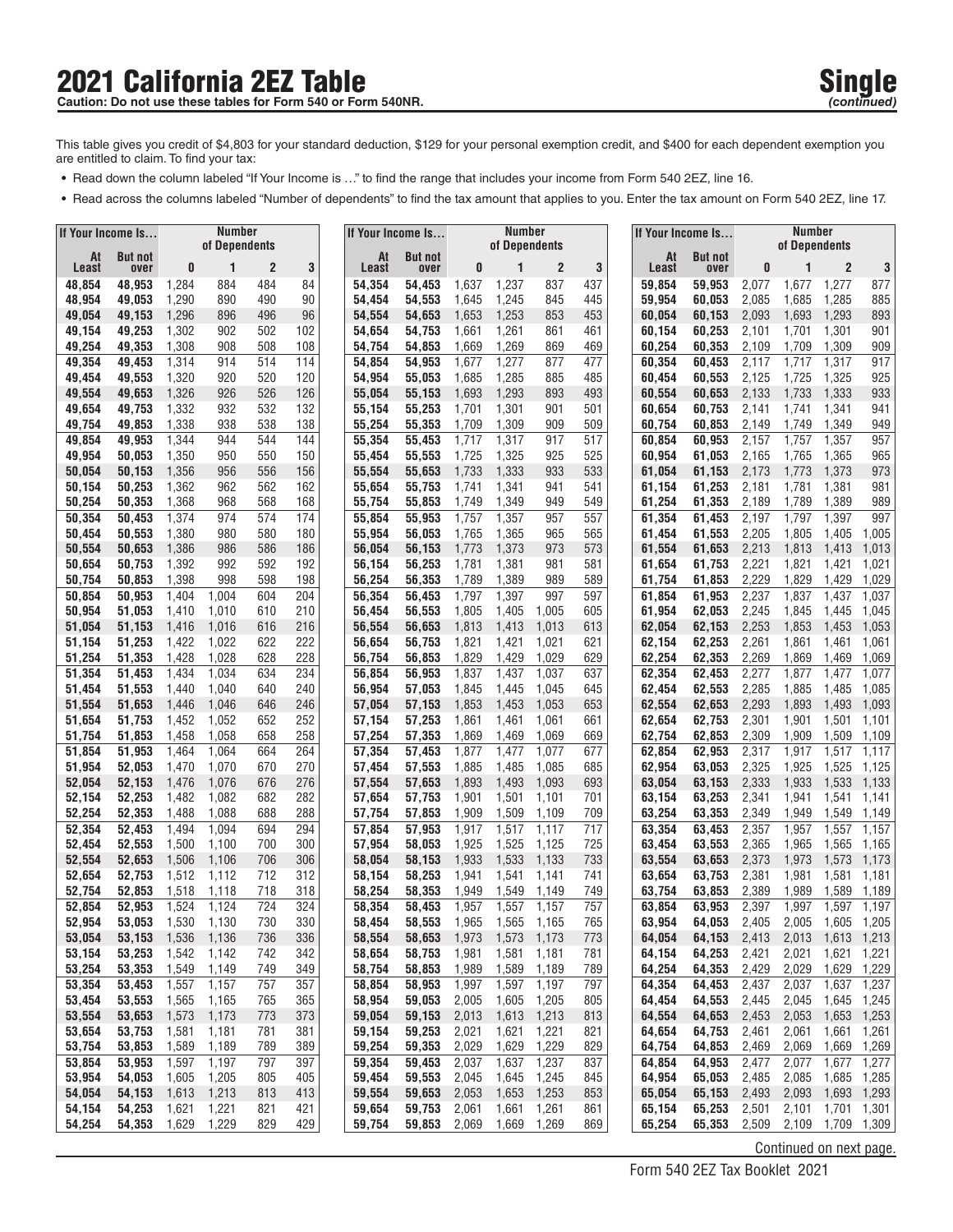# **2021 California 2EZ Table Single Single Single** Single Single Single Single Single

- **•** Read down the column labeled "If Your Income is ..." to find the range that includes your income from Form 540 2EZ, line 16.
- **•** Read across the columns labeled "Number of dependents" to find the tax amount that applies to you. Enter the tax amount on Form 540 2EZ, line 17.

| l If Your Income Is |                  | <b>Number</b><br>of Dependents |                |                |                |  | If Your Income Is |                  |                | <b>Number</b>  |                |                | If Your Income Is |                  | <b>Number</b><br>of Dependents |                         |                |                |
|---------------------|------------------|--------------------------------|----------------|----------------|----------------|--|-------------------|------------------|----------------|----------------|----------------|----------------|-------------------|------------------|--------------------------------|-------------------------|----------------|----------------|
| At                  | <b>But not</b>   |                                |                |                |                |  | At                | <b>But not</b>   |                | of Dependents  |                |                | At                | <b>But not</b>   |                                |                         |                |                |
| Least               | over             | 0                              |                | 2              | 3              |  | Least             | over             | 0              |                | $\overline{2}$ | 3              | Least             | over             | 0                              |                         | $\overline{2}$ | 3              |
| 65,354<br>65,454    | 65,453<br>65,553 | 2,517<br>2,525                 | 2,117<br>2,125 | 1,717<br>1,725 | 1,317<br>1,325 |  | 70,854<br>70,954  | 70,953<br>71.053 | 3,021<br>3,030 | 2,621<br>2,630 | 2,221<br>2,230 | 1,821<br>1,830 | 76,354<br>76.454  | 76,453<br>76,553 | 3,532<br>3,541                 | 3,132<br>3,141          | 2,732<br>2,741 | 2,332<br>2,341 |
| 65,554              | 65,653           | 2,533                          | 2,133          | 1,733          | 1,333          |  | 71,054            | 71,153           | 3,039          | 2,639          | 2,239          | 1,839          | 76,554            | 76,653           | 3,551                          | 3,151                   | 2,751          | 2,351          |
| 65,654              | 65,753           | 2,541                          | 2,141          | 1,741          | 1,341          |  | 71,154            | 71,253           | 3,048          | 2,648          | 2,248          | 1,848          | 76,654            | 76,753           | 3,560                          | 3,160                   | 2,760          | 2,360          |
| 65,754              | 65,853           | 2,549                          | 2,149          | 1,749          | 1,349          |  | 71,254            | 71,353           | 3,058          | 2,658          | 2,258          | 1,858          | 76,754            | 76,853           | 3,569                          | 3,169                   | 2,769          | 2,369          |
| 65,854              | 65,953           | 2,557                          | 2,157          | 1,757          | 1,357          |  | 71,354            | 71,453           | 3,067          | 2,667          | 2,267          | 1,867          | 76,854            | 76,953           | 3,579                          | 3,179                   | 2,779          | 2,379          |
| 65,954              | 66,053           | 2,565                          | 2,165          | 1,765          | 1,365          |  | 71,454            | 71,553           | 3,076          | 2,676          | 2,276          | 1,876          | 76,954            | 77,053           | 3,588                          | 3,188                   | 2,788          | 2,388          |
| 66,054              | 66,153           | 2,574                          | 2,174          | 1,774          | 1,374          |  | 71,554            | 71,653           | 3,086          | 2,686          | 2,286          | 1,886          | 77,054            | 77,153           | 3,597                          | 3,197                   | 2,797          | 2,397          |
| 66,154              | 66,253           | 2,583                          | 2,183          | 1,783          | 1,383          |  | 71,654            | 71,753           | 3,095          | 2,695          | 2,295          | 1,895          | 77,154            | 77,253           | 3,606                          | 3,206                   | 2,806          | 2,406          |
| 66,254              | 66,353           | 2,593<br>2,602                 | 2,193<br>2,202 | 1,793<br>1,802 | 1,393          |  | 71,754<br>71,854  | 71,853<br>71.953 | 3,104<br>3,114 | 2,704<br>2,714 | 2,304<br>2,314 | 1,904<br>1,914 | 77,254<br>77,354  | 77,353           | 3,616<br>3,625                 | 3,216<br>3,225          | 2,816<br>2,825 | 2,416<br>2,425 |
| 66,354<br>66,454    | 66,453<br>66,553 | 2,611                          | 2,211          | 1,811          | 1,402<br>1,411 |  | 71,954            | 72,053           | 3,123          | 2,723          | 2,323          | 1,923          | 77,454            | 77,453<br>77,553 | 3,634                          | 3,234                   | 2,834          | 2,434          |
| 66,554              | 66,653           | 2,621                          | 2,221          | 1,821          | 1,421          |  | 72,054            | 72,153           | 3,132          | 2,732          | 2,332          | 1,932          | 77,554            | 77,653           | 3,644                          | 3,244                   | 2,844          | 2,444          |
| 66,654              | 66,753           | 2,630                          | 2,230          | 1,830          | 1,430          |  | 72,154            | 72,253           | 3,141          | 2,741          | 2,341          | 1,941          | 77,654            | 77,753           | 3,653                          | 3,253                   | 2,853          | 2,453          |
| 66,754              | 66,853           | 2,639                          | 2,239          | 1,839          | 1,439          |  | 72,254            | 72,353           | 3,151          | 2,751          | 2,351          | 1,951          | 77,754            | 77,853           | 3,662                          | 3,262                   | 2,862          | 2,462          |
| 66,854              | 66,953           | 2,649                          | 2,249          | 1,849          | 1,449          |  | 72,354            | 72,453           | 3,160          | 2,760          | 2,360          | 1,960          | 77,854            | 77,953           | 3,672                          | 3,272                   | 2,872          | 2,472          |
| 66,954              | 67,053           | 2,658                          | 2,258          | 1,858          | 1,458          |  | 72,454            | 72,553           | 3,169          | 2,769          | 2,369          | 1,969          | 77,954            | 78,053           | 3,681                          | 3,281                   | 2,881          | 2,481          |
| 67,054              | 67,153           | 2,667                          | 2,267          | 1,867          | 1,467          |  | 72,554            | 72,653           | 3,179          | 2,779          | 2,379          | 1,979          | 78,054            | 78,153           | 3,690                          | 3,290                   | 2,890          | 2,490          |
| 67,154              | 67,253           | 2,676                          | 2,276          | 1,876          | 1,476          |  | 72,654            | 72,753           | 3,188          | 2,788          | 2,388          | 1,988          | 78,154            | 78,253           | 3,699                          | 3,299                   | 2,899          | 2,499          |
| 67,254              | 67,353           | 2,686                          | 2,286          | 1,886          | 1,486          |  | 72,754            | 72,853           | 3,197          | 2,797          | 2,397          | 1,997          | 78,254            | 78,353           | 3,709                          | 3,309                   | 2,909          | 2,509          |
| 67,354<br>67,454    | 67,453<br>67,553 | 2,695<br>2,704                 | 2,295<br>2,304 | 1,895<br>1,904 | 1,495<br>1,504 |  | 72,854<br>72,954  | 72,953<br>73,053 | 3,207<br>3,216 | 2,807<br>2,816 | 2,407<br>2,416 | 2,007<br>2,016 | 78,354<br>78,454  | 78,453<br>78,553 | 3,718<br>3,727                 | 3,318<br>3,327          | 2,918<br>2,927 | 2,518<br>2,527 |
| 67,554              | 67,653           | 2,714                          | 2,314          | 1,914          | 1,514          |  | 73,054            | 73,153           | 3,225          | 2,825          | 2,425          | 2,025          | 78,554            | 78,653           | 3,737                          | 3,337                   | 2,937          | 2,537          |
| 67,654              | 67,753           | 2,723                          | 2,323          | 1,923          | 1,523          |  | 73,154            | 73,253           | 3,234          | 2,834          | 2,434          | 2,034          | 78,654            | 78,753           | 3,746                          | 3,346                   | 2,946          | 2,546          |
| 67,754              | 67,853           | 2,732                          | 2,332          | 1,932          | 1,532          |  | 73,254            | 73,353           | 3,244          | 2,844          | 2,444          | 2,044          | 78,754            | 78,853           | 3,755                          | 3,355                   | 2,955          | 2,555          |
| 67,854              | 67,953           | 2,742                          | 2,342          | 1,942          | 1,542          |  | 73,354            | 73,453           | 3,253          | 2,853          | 2,453          | 2,053          | 78,854            | 78,953           | 3,765                          | 3,365                   | 2,965          | 2,565          |
| 67,954              | 68,053           | 2,751                          | 2,351          | 1,951          | 1,551          |  | 73,454            | 73,553           | 3,262          | 2,862          | 2,462          | 2,062          | 78,954            | 79,053           | 3,774                          | 3,374                   | 2,974          | 2,574          |
| 68,054              | 68,153           | 2,760                          | 2,360          | 1,960          | 1,560          |  | 73,554            | 73,653           | 3,272          | 2,872          | 2,472          | 2,072          | 79,054            | 79,153           | 3,783                          | 3,383                   | 2,983          | 2,583          |
| 68,154              | 68,253           | 2,769                          | 2,369          | 1,969          | 1,569          |  | 73,654            | 73,753           | 3,281          | 2,881          | 2,481          | 2,081          | 79,154            | 79,253           | 3,792                          | 3,392                   | 2,992          | 2,592          |
| 68,254              | 68,353           | 2,779                          | 2,379          | 1,979          | 1,579          |  | 73,754            | 73,853           | 3,290          | 2,890          | 2,490          | 2,090          | 79,254            | 79,353           | 3,802                          | 3,402                   | 3,002          | 2,602          |
| 68,354<br>68,454    | 68,453<br>68,553 | 2,788<br>2,797                 | 2,388<br>2,397 | 1,988<br>1,997 | 1,588<br>1,597 |  | 73,854<br>73,954  | 73,953<br>74,053 | 3,300<br>3,309 | 2,900<br>2,909 | 2,500<br>2,509 | 2,100<br>2,109 | 79,354<br>79,454  | 79,453<br>79,553 | 3,811<br>3,820                 | 3,411<br>3,420          | 3,011<br>3,020 | 2,611<br>2,620 |
| 68,554              | 68,653           | 2,807                          | 2,407          | 2,007          | 1,607          |  | 74,054            | 74,153           | 3,318          | 2,918          | 2,518          | 2,118          | 79,554            | 79,653           | 3,830                          | 3,430                   | 3,030          | 2,630          |
| 68,654              | 68,753           | 2,816                          | 2,416          | 2,016          | 1,616          |  | 74,154            | 74,253           | 3,327          | 2,927          | 2,527          | 2,127          | 79,654            | 79,753           | 3,839                          | 3,439                   | 3,039          | 2,639          |
| 68,754              | 68,853           | 2,825                          | 2,425          | 2,025          | 1,625          |  | 74,254            | 74,353           | 3,337          | 2,937          | 2,537          | 2,137          | 79,754            | 79,853           | 3,848                          | 3,448                   | 3,048          | 2,648          |
| 68,854              | 68,953           | 2,835                          | 2,435          | 2,035          | 1,635          |  | 74,354            | 74,453           | 3,346          | 2,946          | 2,546          | 2,146          | 79,854            | 79,953           | 3,858                          | 3,458                   | 3,058          | 2,658          |
| 68,954              | 69,053           | 2,844                          | 2,444          | 2,044          | 1,644          |  | 74,454            | 74,553           | 3,355          | 2,955          | 2,555          | 2,155          | 79,954            | 80,053           | 3,867                          | 3,467                   | 3,067          | 2,667          |
| 69,054              | 69,153           | 2,853                          | 2,453          | 2,053          | 1,653          |  | 74,554            | 74,653           | 3,365          | 2,965          | 2,565          | 2,165          | 80,054            | 80,153           | 3,876                          | 3,476                   | 3,076          | 2,676          |
| 69,154              | 69,253           | 2,862                          | 2,462          | 2,062          | 1,662          |  | 74,654            | 74,753           | 3,374          | 2,974          | 2,574          | 2,174          | 80,154            | 80,253           | 3,885                          | 3,485                   | 3,085          | 2,685          |
| 69,254<br>69,354    | 69,353<br>69.453 | 2,872<br>2,881                 | 2,472<br>2,481 | 2,072<br>2,081 | 1,672<br>1,681 |  | 74,754<br>74,854  | 74,853<br>74,953 | 3,383<br>3,393 | 2,983<br>2,993 | 2,583<br>2,593 | 2,183<br>2,193 | 80,254<br>80,354  | 80,353<br>80,453 | 3,895<br>3,904                 | 3,495<br>3,504          | 3,095<br>3,104 | 2,695<br>2,704 |
| 69,454              | 69,553           | 2,890                          | 2,490          |                | 2,090 1,690    |  | 74,954            | 75,053           | 3,402          | 3,002          |                | 2,602 2,202    | 80,454            | 80,553           | 3,913                          | 3,513                   | 3,113 2,713    |                |
| 69,554              | 69,653           | 2,900                          | 2,500          |                | 2,100 1,700    |  | 75,054            | 75,153           | 3,411          | 3,011          | 2,611 2,211    |                | 80,554            | 80,653           | 3,923                          | 3,523                   | 3,123 2,723    |                |
| 69,654              | 69,753           | 2,909                          | 2,509          | 2,109          | 1,709          |  | 75,154            | 75,253           | 3,420          | 3,020          | 2,620          | 2,220          | 80,654            | 80,753           | 3,932                          | 3,532                   | 3,132 2,732    |                |
| 69,754              | 69,853           | 2,918                          | 2,518          | 2,118          | 1,718          |  | 75,254            | 75,353           | 3,430          | 3,030          | 2,630          | 2,230          | 80,754            | 80,853           | 3,941                          | 3,541                   | 3,141          | 2,741          |
| 69,854              | 69,953           | 2,928                          | 2,528          | 2,128          | 1,728          |  | 75,354            | 75,453           | 3,439          | 3,039          | 2,639          | 2,239          | 80,854            | 80,953           | 3,951                          | 3,551                   | 3,151          | 2,751          |
| 69,954              | 70,053           | 2,937                          | 2,537          | 2,137          | 1,737          |  | 75,454            | 75,553           | 3,448          | 3,048          | 2,648          | 2,248          | 80,954            | 81,053           | 3,960                          | 3,560                   | 3,160          | 2,760          |
| 70,054              | 70,153           | 2,946                          | 2,546          | 2,146          | 1,746          |  | 75,554            | 75,653           | 3,458          | 3,058          |                | 2,658 2,258    | 81,054            | 81,153           | 3,969                          | 3,569                   | 3,169 2,769    |                |
| 70,154              | 70,253           | 2,955                          | 2,555          |                | 2,155 1,755    |  | 75,654            | 75,753           | 3,467          | 3,067          | 2,667 2,267    |                | 81,154            | 81,253           | 3,978                          | 3,578                   | 3,178          | 2,778          |
| 70,254              | 70,353<br>70,453 | 2,965                          | 2,565<br>2,574 | 2,165<br>2,174 | 1,765<br>1,774 |  | 75,754<br>75,854  | 75,853           | 3,476<br>3,486 | 3,076          | 2,676          | 2,276<br>2,286 | 81,254<br>81,354  | 81,353<br>81,453 | 3,988                          | 3,588                   | 3,188<br>3,197 | 2,788<br>2,797 |
| 70,354<br>70,454    | 70,553           | 2,974<br>2,983                 | 2,583          | 2,183 1,783    |                |  | 75,954            | 75,953<br>76,053 | 3,495          | 3,086<br>3,095 | 2,686          | 2,695 2,295    | 81,454            | 81,553           | 3,997<br>4,006                 | 3,597<br>3,606          | 3,206 2,806    |                |
| 70,554              | 70,653           | 2,993                          | 2,593          |                | 2,193 1,793    |  | 76,054            | 76,153           | 3,504          | 3,104          |                | 2,704 2,304    | 81,554            | 81,653           | 4,016                          | 3,616                   | 3,216 2,816    |                |
| 70,654              | 70,753           | 3,002                          | 2,602          | 2,202 1,802    |                |  | 76,154            | 76,253           | 3,513          | 3,113          |                | 2,713 2,313    | 81,654            | 81,753           | 4,025                          | 3,625                   | 3,225 2,825    |                |
| 70,754              | 70,853           | 3,011                          | 2,611          |                | 2,211 1,811    |  | 76,254            | 76,353           | 3,523          | 3,123          |                | 2,723 2,323    | 81,754            | 81,853           | 4,034                          | 3,634                   | 3,234 2,834    |                |
|                     |                  |                                |                |                |                |  |                   |                  |                |                |                |                |                   |                  |                                | Continued on next page. |                |                |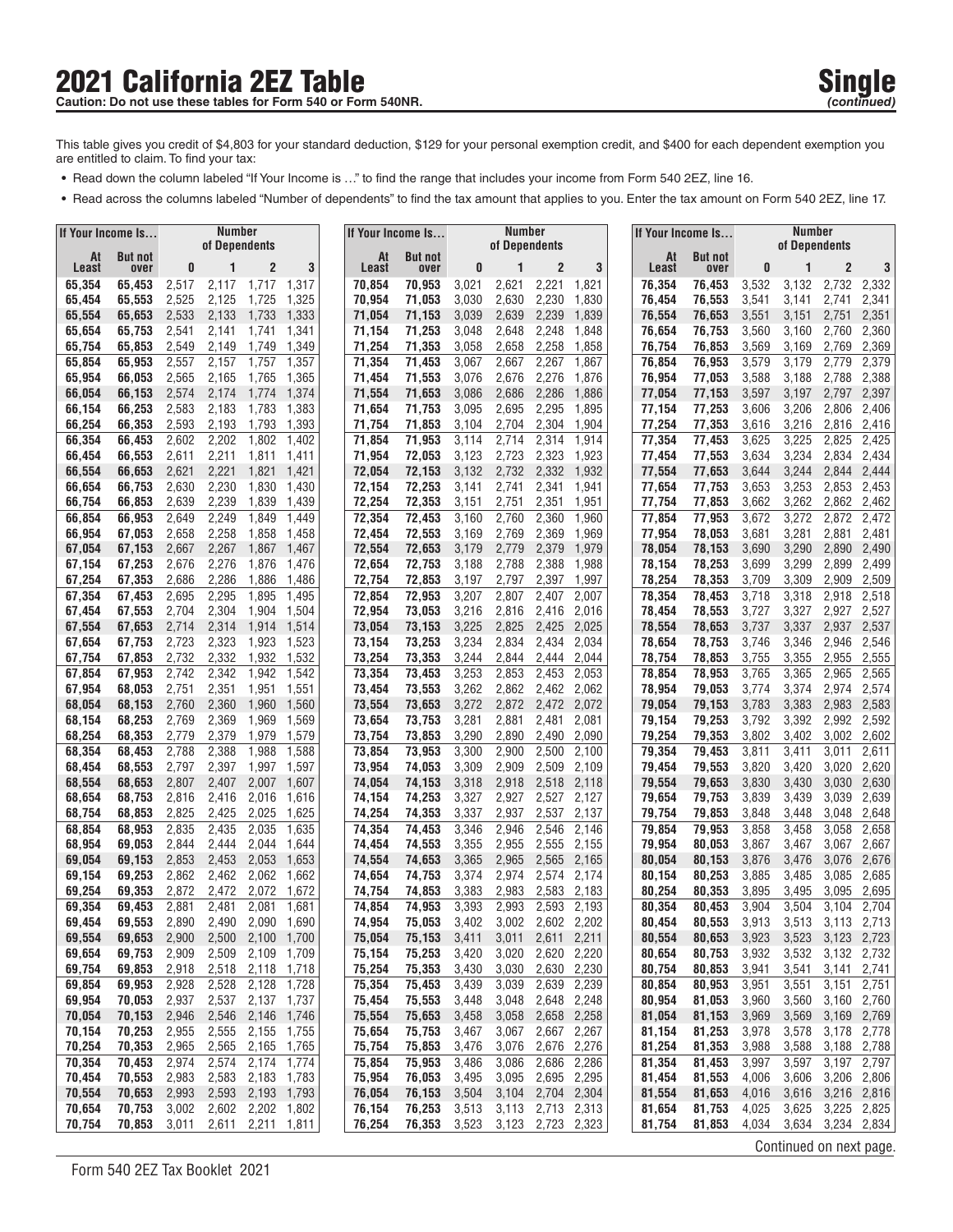### **2021 California 2EZ Table Single Single Single Single** Caution: Do not use these tables for Form 540 or Form 540NR.

- **•** Read down the column labeled "If Your Income is ..." to find the range that includes your income from Form 540 2EZ, line 16.
- **•** Read across the columns labeled "Number of dependents" to find the tax amount that applies to you. Enter the tax amount on Form 540 2EZ, line 17.

| If Your Income Is |                        | Number<br>of Dependents |                |                |                            |  | If Your Income Is |                        |                | <b>Number</b><br>of Dependents |                      |                | lf Your Income Is… |                        |                | Number<br>of Dependents |                            |                |
|-------------------|------------------------|-------------------------|----------------|----------------|----------------------------|--|-------------------|------------------------|----------------|--------------------------------|----------------------|----------------|--------------------|------------------------|----------------|-------------------------|----------------------------|----------------|
| At<br>Least       | <b>But not</b><br>over | 0                       | 1              | 2              | 3                          |  | At<br>Least       | <b>But not</b><br>over | 0              |                                | $\overline{2}$       | 3              | At<br>Least        | <b>But not</b><br>over | 0              |                         | $\overline{2}$             | 3              |
| 81,854            | 81,953                 | 4,044                   | 3,644          | 3,244          | 2,844                      |  | 87,354            | 87,453                 | 4,555          | 4,155                          | 3,755                | 3,355          | 92,854             | 92,953                 | 5,067          | 4,667                   | 4,267                      | 3,867          |
| 81,954            | 82,053                 | 4,053                   | 3,653          | 3,253          | 2,853                      |  | 87,454            | 87,553                 | 4,564          | 4,164                          | 3,764                | 3,364          | 92,954             | 93,053                 | 5,076          | 4,676                   | 4,276                      | 3,876          |
| 82,054            | 82,153                 | 4,062                   | 3,662          | 3,262          | 2,862                      |  | 87,554            | 87,653                 | 4,574          | 4,174                          | 3,774                | 3,374          | 93,054             | 93,153                 | 5,085          | 4,685                   | 4,285                      | 3,885          |
| 82,154            | 82,253                 | 4,071                   | 3,671          | 3,271          | 2,871                      |  | 87,654            | 87,753                 | 4,583          | 4,183                          | 3,783                | 3,383          | 93,154             | 93,253                 | 5,094          | 4,694                   | 4,294                      | 3,894          |
| 82,254            | 82,353                 | 4,081                   | 3,681<br>3,690 | 3,281          | 2,881                      |  | 87,754            | 87,853                 | 4,592          | 4,192                          | 3,792<br>3,802       | 3,392          | 93,254             | 93,353                 | 5,104          | 4,704<br>4,713          | 4,304                      | 3,904          |
| 82,354<br>82,454  | 82,453<br>82,553       | 4,090<br>4,099          | 3,699          | 3,290<br>3,299 | 2,890<br>2,899             |  | 87,854<br>87,954  | 87,953<br>88,053       | 4,602<br>4,611 | 4,202<br>4,211                 | 3,811                | 3,402<br>3,411 | 93,354<br>93,454   | 93,453<br>93,553       | 5,113<br>5,122 | 4,722                   | 4,313<br>4,322             | 3,913<br>3,922 |
| 82,554            | 82,653                 | 4,109                   | 3,709          | 3,309          | 2,909                      |  | 88,054            | 88,153                 | 4,620          | 4,220                          | 3,820                | 3,420          | 93,554             | 93,653                 | 5,132          | 4,732                   | 4,332                      | 3,932          |
| 82,654            | 82,753                 | 4,118                   | 3,718          | 3,318          | 2,918                      |  | 88,154            | 88,253                 | 4,629          | 4,229                          | 3,829                | 3,429          | 93,654             | 93,753                 | 5,141          | 4,741                   | 4,341                      | 3,941          |
| 82,754            | 82,853                 | 4,127                   | 3,727          | 3,327          | 2,927                      |  | 88,254            | 88,353                 | 4,639          | 4,239                          | 3,839                | 3,439          | 93,754             | 93,853                 | 5,150          | 4,750                   | 4,350                      | 3,950          |
| 82,854            | 82.953                 | 4,137                   | 3,737          | 3,337          | 2,937                      |  | 88,354            | 88,453                 | 4,648          | 4,248                          | 3,848                | 3,448          | 93,854             | 93,953                 | 5,160          | 4,760                   | 4,360                      | 3,960          |
| 82,954            | 83,053                 | 4,146                   | 3,746          | 3,346          | 2,946                      |  | 88,454            | 88,553                 | 4,657          | 4,257                          | 3,857                | 3,457          | 93,954             | 94,053                 | 5,169          | 4,769                   | 4,369                      | 3,969          |
| 83,054<br>83,154  | 83,153<br>83,253       | 4,155<br>4,164          | 3,755<br>3,764 | 3,355<br>3,364 | 2,955<br>2,964             |  | 88,554<br>88,654  | 88,653<br>88,753       | 4,667<br>4,676 | 4,267<br>4,276                 | 3,867<br>3,876       | 3,467<br>3,476 | 94,054<br>94,154   | 94,153<br>94,253       | 5,178<br>5,187 | 4,778<br>4,787          | 4,378<br>4,387             | 3,978<br>3,987 |
| 83,254            | 83,353                 | 4,174                   | 3,774          | 3,374          | 2,974                      |  | 88,754            | 88,853                 | 4,685          | 4,285                          | 3,885                | 3,485          | 94,254             | 94,353                 | 5,197          | 4,797                   | 4,397                      | 3,997          |
| 83,354            | 83,453                 | 4,183                   | 3,783          | 3,383          | 2,983                      |  | 88,854            | 88,953                 | 4,695          | 4,295                          | 3,895                | 3,495          | 94,354             | 94,453                 | 5,206          | 4,806                   | 4,406                      | 4,006          |
| 83,454            | 83,553                 | 4,192                   | 3,792          | 3,392          | 2,992                      |  | 88,954            | 89,053                 | 4,704          | 4,304                          | 3,904                | 3,504          | 94,454             | 94,553                 | 5,215          | 4,815                   | 4,415                      | 4,015          |
| 83,554            | 83,653                 | 4,202                   | 3,802          | 3,402          | 3,002                      |  | 89,054            | 89,153                 | 4,713          | 4,313                          | 3,913                | 3,513          | 94,554             | 94,653                 | 5,225          | 4,825                   | 4,425                      | 4,025          |
| 83,654            | 83,753                 | 4,211                   | 3,811          | 3,411          | 3,011                      |  | 89,154            | 89,253                 | 4,722          | 4,322                          | 3,922                | 3,522          | 94,654             | 94,753                 | 5,234          | 4,834                   | 4,434                      | 4,034          |
| 83,754<br>83,854  | 83,853<br>83,953       | 4,220<br>4,230          | 3,820<br>3,830 | 3,420<br>3,430 | 3,020<br>3,030             |  | 89,254<br>89,354  | 89,353<br>89,453       | 4,732<br>4,741 | 4,332<br>4,341                 | 3,932<br>3,941       | 3,532<br>3,541 | 94,754<br>94,854   | 94,853<br>94,953       | 5,243<br>5,253 | 4,843<br>4,853          | 4,443<br>4,453             | 4,043<br>4,053 |
| 83,954            | 84,053                 | 4,239                   | 3,839          | 3,439          | 3,039                      |  | 89,454            | 89,553                 | 4,750          | 4,350                          | 3,950                | 3,550          | 94,954             | 95,053                 | 5,262          | 4,862                   | 4,462                      | 4,062          |
| 84,054            | 84,153                 | 4,248                   | 3,848          | 3,448          | 3,048                      |  | 89,554            | 89,653                 | 4,760          | 4,360                          | 3,960                | 3,560          | 95,054             | 95,153                 | 5,271          | 4,871                   | 4,471                      | 4,071          |
| 84,154            | 84,253                 | 4,257                   | 3,857          | 3,457          | 3,057                      |  | 89,654            | 89,753                 | 4,769          | 4,369                          | 3,969                | 3,569          | 95,154             | 95,253                 | 5,280          | 4,880                   | 4,480                      | 4,080          |
| 84,254            | 84,353                 | 4,267                   | 3,867          | 3,467          | 3,067                      |  | 89,754            | 89,853                 | 4,778          | 4,378                          | 3,978                | 3,578          | 95,254             | 95,353                 | 5,290          | 4,890                   | 4,490                      | 4,090          |
| 84,354            | 84,453                 | 4,276                   | 3,876          | 3,476          | 3,076                      |  | 89,854            | 89,953                 | 4,788          | 4,388                          | 3,988                | 3,588          | 95,354             | 95,453                 | 5,299          | 4,899                   | 4,499                      | 4,099          |
| 84,454            | 84,553                 | 4,285                   | 3,885          | 3,485          | 3,085                      |  | 89,954            | 90,053                 | 4,797          | 4,397                          | 3,997                | 3,597          | 95,454             | 95,553                 | 5,308          | 4,908                   | 4,508                      | 4,108          |
| 84,554<br>84,654  | 84,653<br>84,753       | 4,295<br>4,304          | 3,895<br>3,904 | 3,495<br>3,504 | 3,095<br>3,104             |  | 90,054<br>90,154  | 90,153<br>90,253       | 4,806<br>4,815 | 4,406<br>4,415                 | 4,006<br>4,015       | 3,606<br>3,615 | 95,554<br>95,654   | 95,653<br>95,753       | 5,318<br>5,327 | 4,918<br>4,927          | 4,518<br>4,527             | 4,118<br>4,127 |
| 84,754            | 84,853                 | 4,313                   | 3,913          | 3,513          | 3,113                      |  | 90,254            | 90,353                 | 4,825          | 4,425                          | 4,025                | 3,625          | 95,754             | 95,853                 | 5,336          | 4,936                   | 4,536                      | 4,136          |
| 84,854            | 84,953                 | 4,323                   | 3,923          | 3,523          | 3,123                      |  | 90,354            | 90,453                 | 4,834          | 4,434                          | 4,034                | 3,634          | 95,854             | 95,953                 | 5,346          | 4,946                   | 4,546                      | 4,146          |
| 84,954            | 85,053                 | 4,332                   | 3,932          | 3,532          | 3,132                      |  | 90,454            | 90,553                 | 4,843          | 4,443                          | 4,043                | 3,643          | 95,954             | 96,053                 | 5,355          | 4,955                   | 4,555                      | 4,155          |
| 85,054            | 85,153                 | 4,341                   | 3,941          | 3,541          | 3,141                      |  | 90,554            | 90,653                 | 4,853          | 4,453                          | 4,053                | 3,653          | 96,054             | 96,153                 | 5,364          | 4,964                   | 4,564                      | 4,164          |
| 85,154<br>85,254  | 85,253<br>85,353       | 4,350<br>4,360          | 3,950<br>3,960 | 3,550<br>3,560 | 3,150<br>3,160             |  | 90,654<br>90,754  | 90,753<br>90,853       | 4,862<br>4,871 | 4,462<br>4,471                 | 4,062<br>4,071       | 3,662<br>3,671 | 96,154<br>96,254   | 96,253<br>96,353       | 5,373<br>5,383 | 4,973<br>4,983          | 4,573<br>4,583             | 4,173<br>4,183 |
| 85,354            | 85,453                 | 4,369                   | 3,969          | 3,569          | 3,169                      |  | 90,854            | 90,953                 | 4,881          | 4,481                          | 4,081                | 3,681          | 96,354             | 96,453                 | 5,392          | 4,992                   | 4,592                      | 4,192          |
| 85,454            | 85,553                 | 4,378                   | 3,978          | 3,578          | 3,178                      |  | 90,954            | 91,053                 | 4,890          | 4,490                          | 4,090                | 3,690          | 96,454             | 96,553                 | 5,401          | 5,001                   | 4,601                      | 4,201          |
| 85,554            | 85,653                 | 4,388                   | 3,988          | 3,588          | 3,188                      |  | 91,054            | 91,153                 | 4,899          | 4,499                          | 4,099                | 3,699          | 96,554             | 96,653                 | 5,411          | 5,011                   | 4,611                      | 4,211          |
| 85,654            | 85,753                 | 4,397                   | 3,997          | 3,597          | 3,197                      |  | 91,154            | 91,253                 | 4,908          | 4,508                          | 4,108                | 3,708          | 96,654             | 96,753                 | 5,420          | 5,020                   | 4,620                      | 4,220          |
| 85,754            | 85,853                 | 4,406                   | 4,006          | 3,606          | 3,206                      |  | 91,254            | 91,353                 | 4,918          | 4,518                          | 4,118                | 3,718          | 96,754             | 96,853                 | 5,429          | 5,029                   | 4,629                      | 4,229          |
| 85,854<br>85,954  | 85,953<br>86,053       | 4,416<br>4,425          | 4,016<br>4,025 | 3,616<br>3,625 | 3,216<br>3,225             |  | 91,354<br>91,454  | 91,453<br>91,553       | 4,927<br>4,936 | 4,527<br>4,536                 | 4,127<br>4,136       | 3,727<br>3,736 | 96,854<br>96,954   | 96,953<br>97,053       | 5,439<br>5,448 | 5,039<br>5,048          | 4,639<br>4,648             | 4,239<br>4,248 |
| 86,054            | 86,153                 | 4,434                   | 4,034          | 3,634          | 3,234                      |  | 91,554            | 91,653                 | 4,946          | 4,546                          | 4,146                | 3,746          | 97,054             | 97,153                 | 5,457          | 5,057                   | 4,657                      | 4,257          |
| 86,154            | 86,253                 | 4,443                   | 4,043          | 3,643          | 3,243                      |  | 91,654            | 91,753                 | 4,955          | 4,555                          | 4,155                | 3,755          | 97,154             | 97,253                 | 5,466          | 5,066                   | 4,666                      | 4,266          |
| 86,254            | 86,353                 | 4,453                   | 4,053          | 3,653          | 3,253                      |  | 91,754            | 91,853                 | 4,964          | 4,564                          |                      | 4,164 3,764    | 97,254             | 97,353                 | 5,476          | 5,076                   | 4,676                      | 4,276          |
| 86,354            | 86,453                 | 4,462                   | 4,062          | 3,662          | 3,262                      |  | 91,854            | 91,953                 | 4,974          | 4,574                          | 4,174                | 3,774          | 97,354             | 97,453                 | 5,485          | 5,085                   | 4,685                      | 4,285          |
| 86,454            | 86,553                 | 4,471                   | 4,071          | 3,671          | 3,271                      |  | 91,954            | 92,053                 | 4,983          | 4,583                          | 4,183                | 3,783          | 97,454             | 97,553                 | 5,494          | 5,094                   | 4,694                      | 4,294          |
| 86,554<br>86,654  | 86,653<br>86,753       | 4,481<br>4,490          | 4,081<br>4,090 |                | 3,681 3,281<br>3,690 3,290 |  | 92,054<br>92,154  | 92,153<br>92,253       | 4,992<br>5,001 | 4,592<br>4,601                 | 4,192 3,792<br>4,201 | 3,801          | 97,554<br>97,654   | 97,653<br>97,753       | 5,504<br>5,513 | 5,104<br>5,113          | 4,704 4,304<br>4,713 4,313 |                |
| 86,754            | 86,853                 | 4,499                   | 4,099          | 3,699          | 3,299                      |  | 92,254            | 92,353                 | 5,011          | 4,611                          | 4,211                | 3,811          | 97,754             | 97,853                 | 5,522          | 5,122                   | 4,722                      | 4,322          |
| 86,854            | 86,953                 | 4,509                   | 4,109          |                | 3,709 3,309                |  | 92,354            | 92,453                 | 5,020          | 4,620                          | 4,220                | 3,820          | 97,854             | 97,953                 | 5,532          | 5,132                   | 4,732                      | 4,332          |
| 86,954            | 87,053                 | 4,518                   | 4,118          | 3,718          | 3,318                      |  | 92,454            | 92,553                 | 5,029          | 4,629                          | 4,229                | 3,829          | 97,954             | 98,053                 | 5,541          | 5,141                   | 4,741                      | 4,341          |
| 87,054            | 87,153                 | 4,527                   | 4,127          | 3,727 3,327    |                            |  | 92,554            | 92,653                 | 5,039          | 4,639                          | 4,239                | 3,839          | 98,054             | 98,153                 | 5,550          | 5,150                   | 4,750 4,350                |                |
| 87,154            | 87,253                 | 4,536                   | 4,136          |                | 3,736 3,336                |  | 92,654            | 92,753                 | 5,048          | 4,648                          | 4,248                | 3,848          | 98,154             | 98,253                 | 5,559          | 5,159                   | 4,759                      | 4,359          |
| 87,254            | 87,353                 | 4,546                   | 4,146          |                | 3,746 3,346                |  | 92,754            | 92,853                 | 5,057          | 4,657                          | 4,257                | 3,857          | 98,254             | 98,353                 | 5,569          | 5,169                   | 4,769                      | 4,369          |
|                   |                        |                         |                |                |                            |  |                   |                        |                |                                |                      |                |                    |                        |                | Continued on next page. |                            |                |